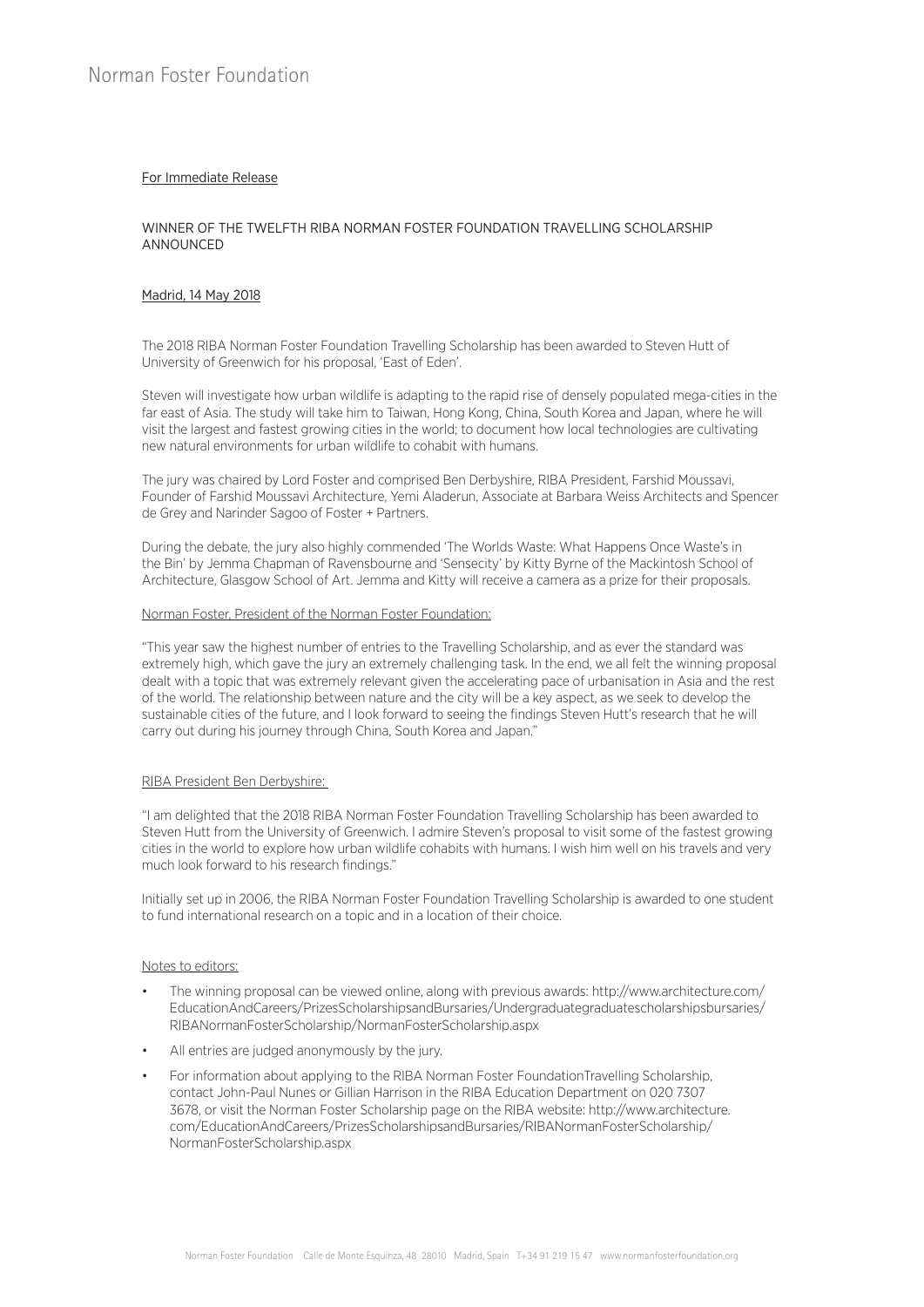## Norman Foster Foundation

The Norman Foster Foundation promotes interdisciplinary thinking and research to help new generations of architects, designers and urbanists to anticipate the future.

We believe in the importance of connecting architecture, design, technology and the arts to better serve society and in the value of a holistic education that encourages experimentation through research and projects.

The Norman Foster Foundation holds the Norman Foster Archive and Library, which provide a window into the larger narrative and history of our built environment through the work of Norman Foster.

The Norman Foster Foundation is based in Madrid and operates globally.

Visit [www.normanfosterfoundation.org](http://www.normanfosterfoundation.org) for more information and follow us on [Facebook,](http://www.facebook.com/normanfosterfdn) [Instagram,](http://www.instagram.com/normanfosterfdn/) [Twitter](http://twitter.com/normanfosterfdn/) and [Vimeo](https://vimeo.com/normanfosterfdn/).

### PRESS INQUIRIES

## Santiago Riveiro

Communications, Norman Foster Foundation srp@normanfosterfoundation.org +34 91 219 15 47